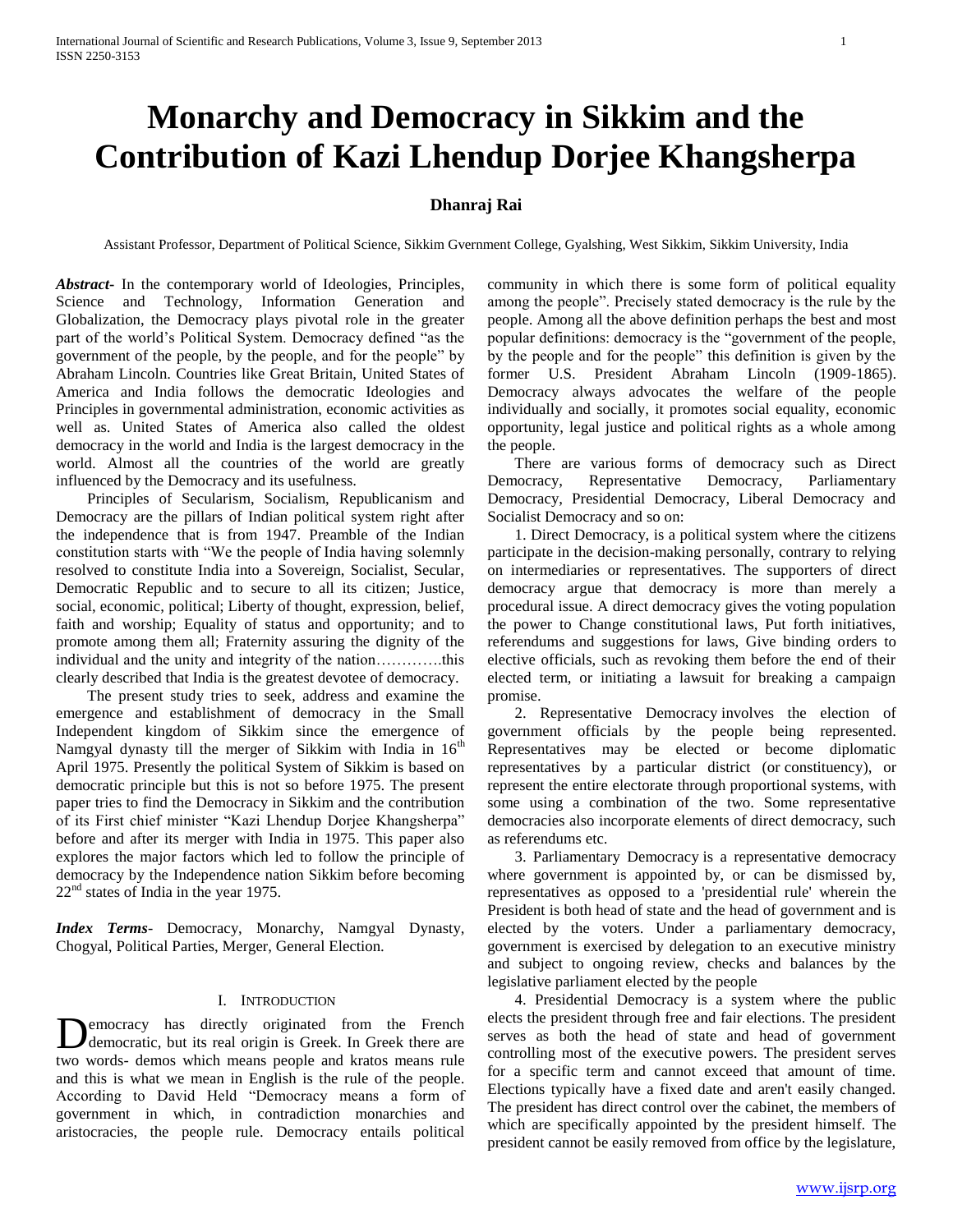but he or she cannot remove members of the legislative branch any more easily. This provides some measure of separation of powers. In consequence however, the president and the legislature may end up in the control of separate parties, allowing one to block the other and thereby interfere with the orderly operation of the state. This may be the reason why presidential democracy is not very common outside the Americas.

 6. Socialist Democracy: Socialist thought has several different views on democracy. Social democracy, democratic socialism, and the dictatorship of the proletariat (usually exercised through Soviet democracy) are some examples. Many democratic socialists and social democrats believe in a form of participatory democracy and workplace democracy combined with a representative democracy. Within Marxist orthodoxy there is hostility to what is commonly called "liberal democracy", which they simply refer to as parliamentary democracy because of its often centralized nature. Because of their desire to eliminate the political elitism they see in capitalism, Marxists, Leninists and Trotskyists believe in direct democracy implemented through a system of communes (which are sometimes called soviets). This system ultimately manifests itself as council democracy and begins with workplace democracy.

 India is the largest democracy in the world which follows the parliamentary democracy having the principles of socialism, secularism, republicanism, etc. has great impact for becoming Sikkim as a democratic state of India.

# II. DEMOCRACY IN INDIA: BRIEF OUTLINE

 India is the largest democracy in the world. It has long history of democracy. India is the seventh largest (by area) including 29 states (recently Tilangana got separate statehood) 7 union territory with New Delhi as the nation's capital and the second most populous country in the world, with roughly onesixth of its population, of about a billion and a quarter. It is the world's largest democracy also because it has lengthiest constitution consisting 22 parts, 12 schedule and 395 articles comparing United States have only seven articles. It is one of the world's oldest civilizations yet, a very young nation. Elections to its Parliament are held once every 5 years. Currently, Prime minister Dr. Manmohan Singh is the head of the government, enjoying a majority in the Parliament, while President Pranab Mukherjee, is the head of state. India is constitutional republic governed under the world's longest written constitution following the principles of Democracy, Secularism, Democratic Socialism, Republicanism and Unitary in siprit and Federal in nature. The country has four main national parties: the Indian National Congress (INC), Bhartiya Janta Party (BJP), Communist Party of India (CPI) and the Communist Party of India (Marxist) (CPI (M)). The Indian National Congress has governed the country for 3/4th's of the time since independence from Britain in 1947, under the de facto one party system and now, under the Dominant-party system. At the level of its states, many regional parties stand for elections to state legislatures, every five years.

# III. HISTORY OF MONARCHY IN SIKKIM

 In The year 1642 Phuntso Namgyal, by proclaiming himself as king of Sikkim, started the dynastic rule that was to last for nearly 330 years. Sikkim was ruled by Chogyals [kings] since 1642-1975. Chogyals were the monarchs of the former kingdoms of Sikkim which were ruled by separate branches of the Namgyal family. The Chogyal, or divine ruler, was the absolute potentate of Sikkim from 1642 to 1975, when monarchy was abrogated and its people voted in a referendum to make Sikkim India's 22nd state. However, Chogyal meaning "Dharma Raja" or "Religious King" is a title which was also conferred upon a special class of temporal and spiritual rulers.

 From 1642 to 1975, Sikkim was ruled by the Namgyal Monarchy (also called the Chogyal Monarchy), founded by the fifth-generation descendants of Guru Tashi, a prince of the Minyak House who came to Sikkim from the Kham district of Tibet (link to Tibet page?) Chogyal means 'righteous ruler,' and was the title conferred upon Sikkim's Buddhist kings during the reign of the Namgyal Monarchy.

 The reign of the Chogyal was foretold by the patron saint of Sikkim, Guru Rinpoche. The 8th-century saint had predicted the rule of the kings when he arrived in the state. In 1642, Chogyal Phuntsog Namgyal was crowned as Sikkim's first ruler in Yuksom. The crowning of the king was a great event and he was crowned by three revered lamas who arrived there from three different directions, namely the north, west and south.

# **3.2. NAMGYAL DYANASTY: LIST OF CHOGYALS [KINGS] OF SIKKIM (1642-1975)**

# **3.2.1. Phuntsog Namgyal (1604–1670): First Chogyal [king] of Sikkim;**

 Phuntsog Namgyal was the first chogyal (monarch) of Sikkim, now an Indian state. He consecrated in 1642 at the age of 38 than onwards Rule of Monarchy begins in Sikkim. Phuntsog was a fifth generation descendant of Guru Tashi, a 13th-century prince from the Mi-nyak House in Kham in Eastern Tibet. According to legend, Guru Rinpoche, a 9thcentury Buddhist saint had foretold the event that a Phuntsog from the east would be the next chogyal of Sikkim. In 1642, three lamas, from the north, west, and south went in search for the chosen person. Near present day Gangtok, they found a man churning milk. He offered them some refreshments and gave them shelter. So impressed were they by his deeds that they realised that he was a chosen one and immediately crowned him king. The crowning took place Norbughang near Yuksom on a stone slab in a pine covered hill, and he was anointed by sprinkling water from a sacred urn. Phuntsog, along with the lamas, then converted the local Lepcha people to Buddhism and set about expanding his kingdom up to the Chumbi Valley in Tibet, parts of modern day Darjeeling in the south, and parts of eastern Nepal.

 Phuntsog moved his capital to Yuksam and instituted the first centralised administration. The kingdom was divided into twelve Dzongs, or districts under a Lepcha Dzongpon (governor) who headed a council of twelve ministers. During his reign Buddhism was consolidated as the established religion in Sikkim. He was succeeded by his son, Tensun Namgyal in 1670.

# **3.2.2. Tensung Namgyal (1644–1700):**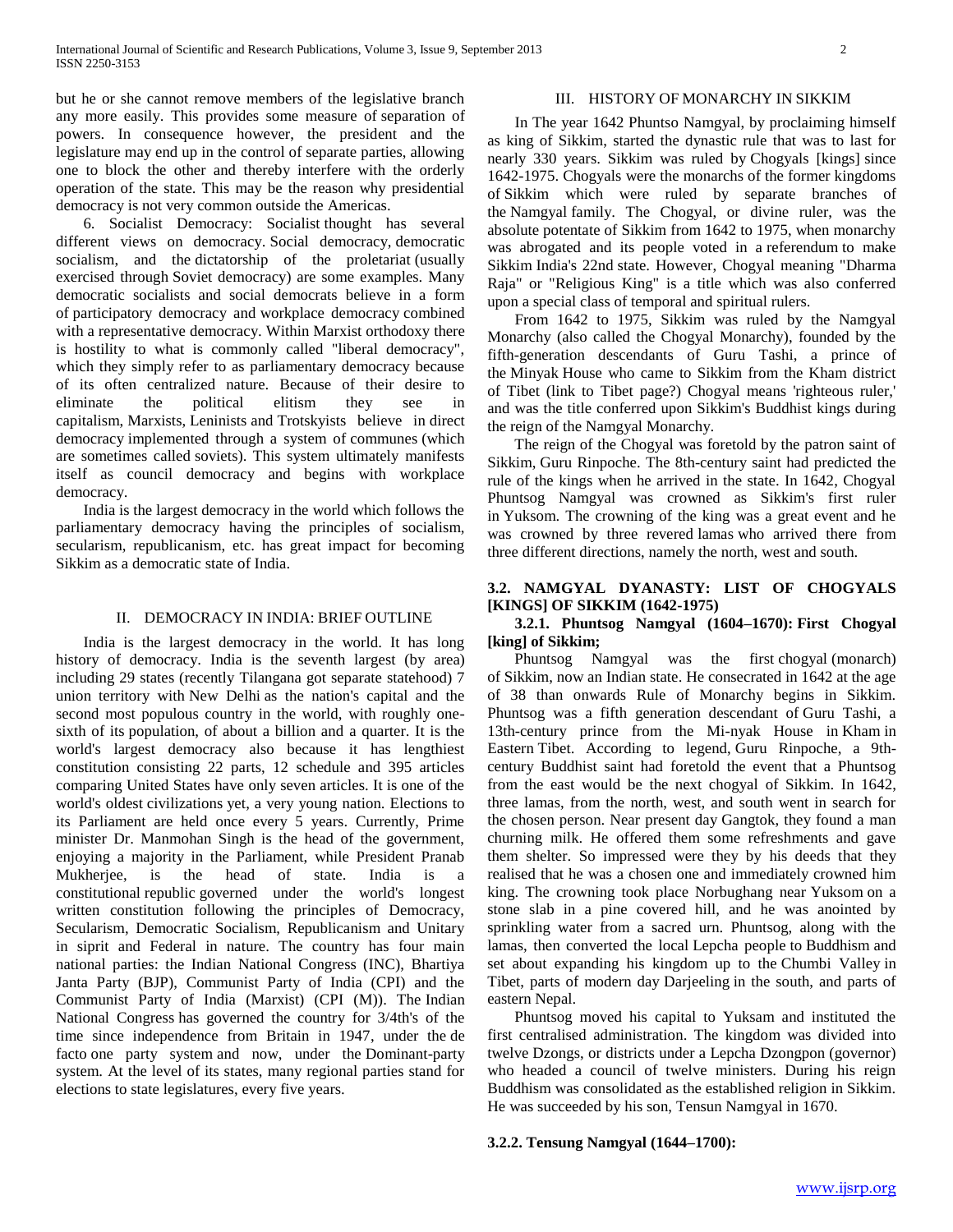Second chogyal (monarch) of Sikkim was Tensung Namgyal. He succeeded his father Phuntsog Namgyal in 1670. The most important event during his reign was the shifting of capital from Yuksom to Rabdentse near Geyzing in 1670. He had three wives and was succeeded by his son Chakdor Namgyal, borne by his second wife in 1700. He had one last son with his third wife. Though he is not well known his grandson becomes a king of a small kingdom inside his father's rule.

#### **3.2.3. Chagdor Namgyal:**

 Chagdor Namgyal was the third Chogyal (king) of Sikkim. He was born in 1686 from the sikkimese wife of Tensung Namgyal and succeeded Tensung Namgyal in 1700 and was succeeded himself by Gyurmed Namgyal in 1717. His half-sister Pendi ongmu tried to dethrone Chakdor, who fled to Lhasa, but was reinstated as king with the help of Tibetans.

#### **3.2.4. Gyurmed Namgyal:**

 Gyurmed Namgyal was the fourth Chogyal (king) of Sikkim the Tibetan lama Jigmee Pao has been appointed as regent due to minor age of the king. He succeeded Chakdor Namgyal at the age of ten in 1717 and was succeeded himself by Phuntsog Namgyal II in 1733. It is said that the appointment of Tibetan regent led to the increase of Tibetan influence in Sikkimese court. During his reign Sikkim was attacked by Nepal and lost its territory Limbuana permanently to Nepal. The then the next king was not his direct heir but his heir gave to his nun sangachelling son name Namgyal Phuntsog or Phuntsog Namgyal II.

#### **3.2.5. Phuntsog Namgyal II:**

 Phuntsog Namgyal-II was the fifth Chogyal (king) of Sikkim. He succeeded Gyurmed Namgyal in 1733 and was succeeded himself by Tenzing Namgyal in 1780.

During his reign the Nepalese raided Rabdentse, the then capital of Sikkim

 **3.2.6. Tenzing Namgyal** was the sixth Chogyal (king) of Sikkim. He succeeded Phuntsog Namgyal II in 1780 and was succeeded himself by Tsugphud Namgyal in 1793.

During his reign Chogyal fled to Tibet, and later died there in exile.

 **3.2.7. Tshudpud Namgyal** (1785–1863) was king of Sikkim from 1793–1863. He gained independence from Nepal in 1815 and ruled under a British protectorate from 1861.

 Under his father Tenzing Namgyal, most of Sikkim was appropriated by Nepal. Tshudpud Namgyal returned to Sikkim in 1793 to reclaim the throne. Because the capital of Rabdentse was too close to the Nepalese border, he shifted the capital to Tumlong.

 Sikkim allied itself with the British in India, who also considered Nepal an enemy. Nepal overran most of the region, sparking the Gurkha War in 1814 with the British East India Company. TheSugauli Treaty and Treaty of Titalia returned the annexed territory to Sikkim in 1817.

 In 1835, Tshudpud Namgyal ceded Darjeeling to the HEIC for an annual fee, but this relation was broken off sharply after he seized two British scientists in Sikkim, Joseph Dalton Hooker andArchibald Campbell. This led to two British military attacks in 1850 and 1861, resulting in the annexation of Sikkim by 1861. The same year, Tshudpud was granted the title of Maharaja of Sikkim by the British, and he abdicated the following year. At his death in 1863, aged 78, he had ruled Sikkim for 69 years,

making him the longest-reigning Chogyal in history; as well, he was also the oldest ever Chogyal of Sikkim.

 **3.2.8. Sidkeong Namgyal** (1819–1874) was king of Sikkim from 1863 to 1874. He was son of Tsugphud Namgyal and was succeeded by his half-brother Thutob Namgyal.

 **3.2.9. Thutob Namgyal** (1860 – 11 February 1914) was the ruling chogyal (monarch) of Sikkim between 1874 and 1914. Thutob ascended to the throne succeeding his half-brother Sidkeong Namgyal who died issueless. Differences between the Nepalese settlers and the indigenous population during his reign led to the direct intervention of the British, who were the de facto rulers of the Himalayan nation. The British ruled in favour of the Nepalese much to the discontent of the chogyal, who then retreated to the Chumbi Valley and allied himself with the Tibetans.

 The British sent a military force (Sikkim Expedition), and after a series of skirmishes between the Tibetans and the British near Jelep La, the Tibetans were pushed back and the Chogyal was put under the supervision of Claude White, the appointed political officer in 1889. In 1894, he shifted the capital from Tumlong to the present location, Gangtok. He was knighted in 1911.

 Thutob died in 1914 and was succeeded by his son, Sidkeong Tulku Namgyal. The Sir Thutob Namgyal Memorial (STNM) Hospital in Gangtok was built in memory of him in 1917.

#### **3.2.10. Sidkeong Tulku Namgyal:**

Sidkeong Tulku Namgyal (1879–5 December 1914) was the ruling Maharaja and Chogyal of Sikkim for a brief

 **3.2.11. Tashi Namgyal** (Sikkimese: Wylie: Bkra-shis Rnamrgyal) (October 26, 1893 – December 2, 1963) was the ruling Chogyal (King) ofSikkim from 1914 to 1963. He was the son of Thutob Namgyal.

 Namgyal was the 11th ruler of the Namgyal dynasty of Sikkim, succeeding his half-brother Sidkeong Tulku Namgyal, who had ruled from February to December in 1914, till his death from heart failure. Born in Tibet and crowned by the 13th Dalai Lama, Thubten Gyatso, he was a strong advocate for closer links with India.

 He was married in October 1918 to Kunzang Dechen, and they had 3 sons and 3 daughters. The eldest son died in a plane crash during World War Two.[1] On his death he was succeeded as Chogyal by his second son Palden Thondup Namgyal.

 During his reign, he is known for land reform and free elections.[2] He also favoured closer links between Sikkim, India and Tibet. Many people attribute his death to Indian agents.

 About a decade after his death, his son Palden Thondup Namgyal, the incumbent hereditary Chogyal was formally deposed to join the Indian Union. Prime Minister Lendup Dorji appealed to India to change the status of Sikkim from protectorate to statehood. On May 16, 1975, Sikkim was officially made the 22nd state of the Indian Union.

 **3.2.12. Palden Thondup Namgyal** (May 23, 1923 – January 29, 1982) was the 12th and last Chogyal (king) of Sikkim.

 At six, Namgyal became a student at St. Joseph's Convent in Kalimpong, but had to terminate his studies due to attacks of malaria. From age eight to eleven he studied under his uncle, Rimpoche Lhatsun, in order to be ordained a Buddhist monk; he was subsequently recognised as the reincarnated leader of both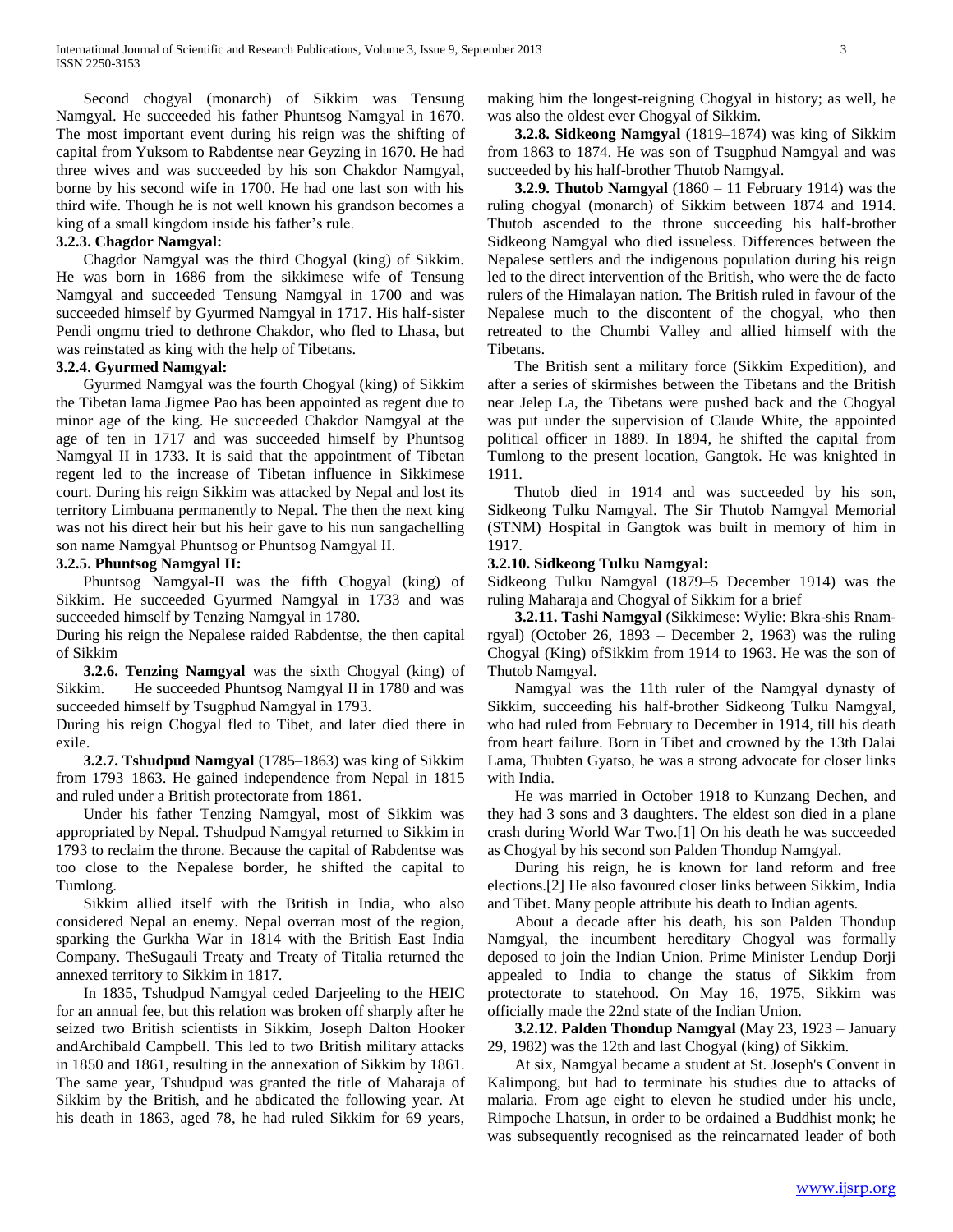Phodong and Rumtek monasteries. He later continued his studies at Saint Joseph's College in Darjeeling and finally graduated from Bishop Cotton School in Shimla, in 1941.

 Namgyal served as adviser for internal affairs for his father, Sir Tashi Namgyal, the 11th Chogyal, and led the negotiating team which established Sikkim's relationship to India after independence in 1949. He married Sangey Deki in 1950, a daughter of an important Tibetan family, and together they had two sons and a daughter. Sangey Deki died in 1957.

 Namgyal married Hope Cooke in 1963, a twenty-two-yearold socialite from San Francisco in California; she was a graduate of Sarah Lawrence College in Yonkers on the state of New York. The marriage brought worldwide media attention to Sikkim. The couple, who had two children, divorced in 1980.

 Shortly after their marriage, his father died and Namgyal was crowned the new Chogyal on an astrologically favourable date in 1965. In 1975, as the result of a referendum, Sikkim became a state of India and the monarchy abolished.

 Namgyal was an amateur radio operator, call-sign AC3PT, and was a highly sought after contact on the airwaves. The international callbook listed his address as: P.T. Namgyal, The Palace, Gangtok, Sikkim.

 Palden died of cancer in New York City, in the United States on January 29, 1982.[1] Upon his death, 31 members of the State Legislative Assembly offered khadas to the Chogyal as a mark of respect.

 His son from his first marriage, Wangchuk Namgyal, was named the 13th Chogyal, but the position no longer confers any official authority.

# IV. BIRTH OF DEMOCRACY IN SIKKIM: POLITICAL **HISTORY**

 The political upheavals of 1940s precipitated into protest movement of 1973 that finally led to the merger of Sikkim into India in 1975. As the political era from 1919 up to 1947 is referred as Gandhian era in the Modern Indian History, the period of 30 years i.e from 1945 up to 1975 can be regarded as Kazian era in the Democratic History of Sikkim. It is because from 1945, late L.D. Kazi single handedly guided the democratic movement of Sikkim till its merger.

## V. MOVEMENT AGAINST MONARCHY

 Though monarchy exist under Namgyal Rule in Sikkim till 1975 but the amalgamation of the three petty political organizations of Sikkim Rajya Praja Mandal, Rajya Praja Sammelan and Praja Sudhar Samaj in  $7<sup>th</sup>$  December 1947 already gave birth of protest movement against feudal monarchy. On the very date that is on 7th December 1947 they held a joint meeting at today's Palzor Stadium (then Polo Ground) and decided to form a compact body to combat lawless feudalism. The huge gathering of 7th December 1947 led to the birth of first ever political Party of Sikkim known as Sikkim State Congress. Tashi Tshering also popularly known as Tashi Babu of Gangtok was the elected President of Sikkim State Congress.

 In 1953, Kazi Lhendup Dorjee Khangsarpa (people of his native place fondly called him Kancha Kazi) became the President of Sikkim State Congress and held that post till 1958. During his President ship he led a delegation to Delhi in 1954 to call on the Prime Minister of India, Pandit Jawaharlal Nehru. The Sikkimese had been fighting for political and economic reforms and these were discussed by the delegation with Pandit Nehru, who was deeply impressed by the sincerity of Kazi Lhendup Dorjee. The Indian Prime Minister promised to give assistance for the progress and economic welfare of the Sikkimese populace and assured Government of India's support towards political reform in Sikkim.

 Above protest movement against Namgyal Dynasty led to the merger of Sikkim with India in 1975.

# VI. CONTRIBUTION OF FIRST CHIEF MINISTER OF SIKKIM [KAZI LHEDUP DORJEE KHANGSHERPA]

 First Chief Minister of Sikkim Kazi Lhendup Dorjee Khangsarpa *"The father of democracy in Sikkim"* has significant contribution in establishing democracy in Sikkim. Kazi Lhendup Dorjee Khangsarpa was born at Pakyong, East Sikkim in the ancient and noble Khangsarpa family in 1904. As a pious Buddhist he entered the Rumtek monastery at the age of 6 years. His uncle Tshurfuk Lama Rabden Dorjee was the then Head Lama of the famous Rumtek Monastry and young Lhendup became his disciple. During his visit, Sidkeyong Namgyal the then Maharaja of Sikkim took a great liking to the young monk Lhendup and took him to Gangtok, where he placed him in a Tibetan School. At the age of 16 Kazi Lhendup returned to Rumtek monastery and underwent strict training of Lamaism for two years. Thereafter, on accomplishment of his training he succeeded as the Head Lama of Rumtek Monastery and its estates on the retirement of Lama Ugen Tenzing. Kazi Lhendup remained as Head Lama at Rumtek monastery for 8 years, and then left the monastery to work with his brother Kazi Phag Tshering, who founded the Young Mens' Buddhist Association at Darjeeling. The two Kazi brothers founded a large number of schools in West Sikkim and were instrumental in bringing about a number of social and other reforms.

 Kazi Lhendup a person with the feeling of service to mankind and social development, founded a Political Organization known as Rajya Praja Mandal at his native place at Chakhung in West Sikkim. In  $7<sup>th</sup>$  December 1947 the amalgamation of the three petty political organizations of Sikkim Rajya Praja Mandal, Rajya Praja Sammelan and Praja Sudhar Samaj took place. On the very date that is on 7th December 1947 they held a joint meeting at today's Palzor Stadium (then Polo Ground) and decided to form a compact body to combat lawless feudalism. The huge gathering of 7th December 1947 led to the birth of first ever political Party of Sikkim known as Sikkim State Congress. Tashi Tshering also popularly known as Tashi Babu of Gangtok was the elected President of Sikkim State Congress.

 In 1953, Kazi Lhendup Dorjee Khangsarpa (people of his native place fondly called him Kancha Kazi) became the President of Sikkim State Congress and held that post till 1958. During his President ship he led a delegation to Delhi in 1954 to call on the Prime Minister of India, Pandit Jawaharlal Nehru. The Sikkimese had been fighting for political and economic reforms and these were discussed by the delegation with Pandit Nehru,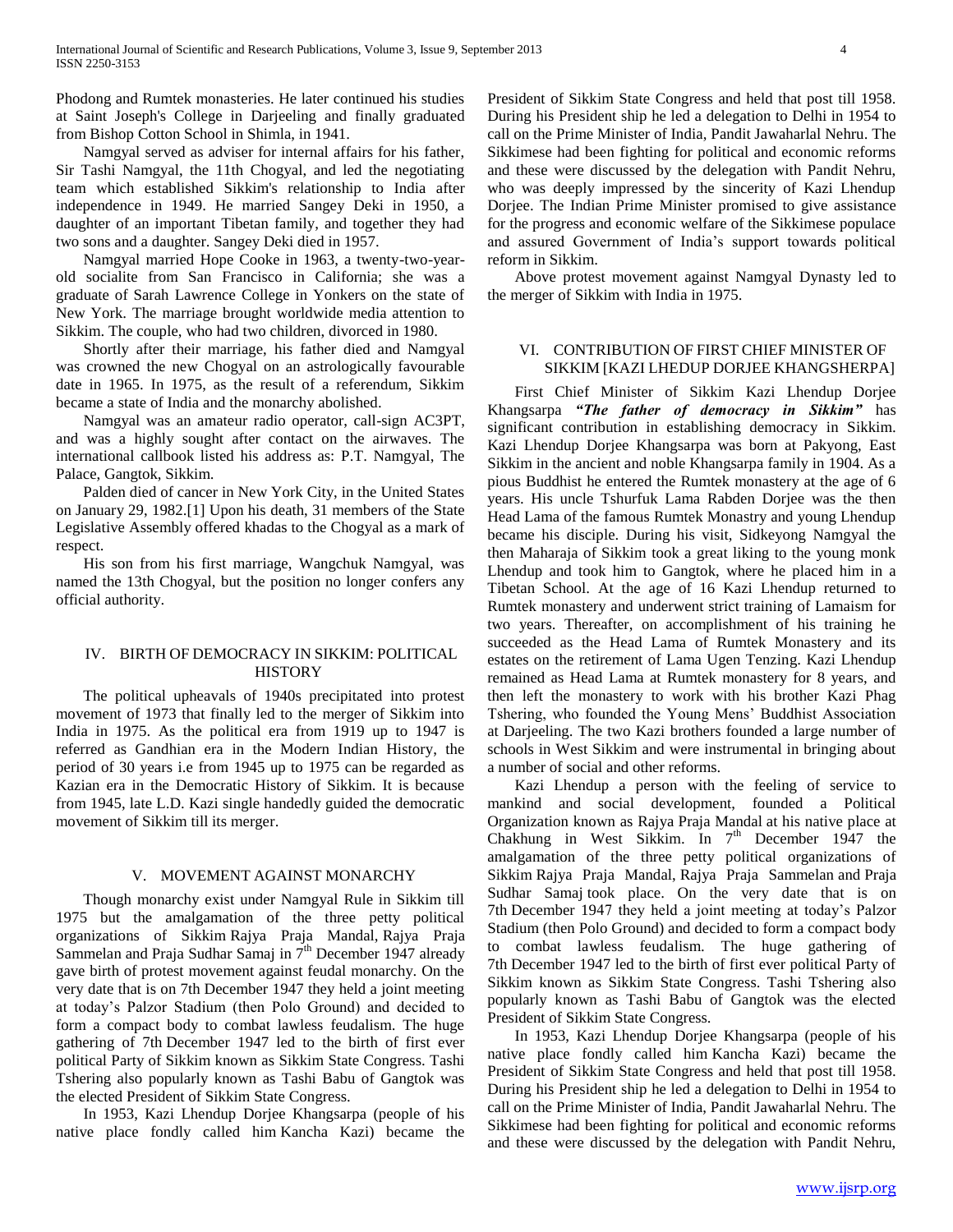who was deeply impressed by the sincerity of Kazi Lhendup Dorjee. The Indian Prime Minister promised to give assistance for the progress and economic welfare of the Sikkimese populace and assured Government of India's support towards political reform in Sikkim.

 After the foundation of the Sikkim State Congress (which was a pro-peasant party) the pro feudalists founded another political party in 1948 to curb the rising tide of democratic ideas. The new political party was known as Sikkim National Party and it was basically patronized by the palace. The Sikkim State Congress had branded this party as the "party of palace". Kazi Lhendup Dorjee realizing the futility of the communal approach in the political scenario of Sikkim, and having dear to his heart the welfare of the people, decided to form another party, called the Sikkim National Congress in 1960. His main approach was to form a non-communal party which could give the Sikkimese peace, prosperity and progress. Contesting on this platform his party secured 8 seats out of 18 in the third General Elections of Sikkim in 1963. Kazi Lhendup Dorjee formed the opposition in the Sikkim Council and tried to bring about a feeling of communal harmony.

 In the General Election of 1970, Kazi Lhendup Dorjee was appointed as an Executive Councillor and was allotted the portfolio of Agriculture and Animal Husbandry and Transport Authority. He, after being realized that Sikkim was an agricultural country, tried to bring about certain reforms to reorganize the economic conditions of the farmers. He was however, removed from the Executive Councillor in 1972. It is to be noted here that the Late Kazi Lhendup Dorjee Khangsarpa had his second wife from Belgium. Her name was Kazini Eliza Maria (also known as Kazini Sahibaof Chakhung) who also had played a vital role in guiding and assisting Kazi Lhendup Dorjee Khangsarpa in his day to day affairs. She was an influential woman who used to do most of the paper works of the party of Kazi from their cozy bungalow at Kalimpong. The General Election of 1973, the last general election based on the notorious parity formulae, did not satisfy the Sikkim National Congress. This led to an agitation in April 1973which ultimately led to the merger of two influential political parties of Sikkim the Janata Congress and Sikkim National Congress giving birth to Sikkim Congress.

 In the elections of 1974, Sikkim Congress secured 31 out of 32 seats in the Sikkim Assembly and formed its government based in principles of Liberty, Equality and Fraternity. He became the first Chief Minister elected according to the credence of Democracy. The Sikkim Congress delegates used to attend the annual session of the Indian National Congress. After the merger of Sikkim in 1975 the political party of Kazi Lhendup Dorjee Khangsarpa was also merged with the Indian National Congress at Kamagatamaru Nagar in Chandigarh.

 Personally Kazi Lhendup Dorjee Khangsarpa and Kazini Eliza Maria lost everything -- perhaps not really everything - because the people of Sikkim still remember him with fondness. The father of democracy in Sikkim was even not allowed to enter Sikkim as he lost the election in 1979 due to some political reasons. The memorable Kazi expired on July 29, 2007. He did not live for personal gains; he lived for the people of Sikkim. "By merging Sikkim with India Kazi Lendhup Dorji Khansarpa of Chakung brought new prosperity to the people of Sikkim,

restored their rights and gave India a jewel in the crown studded with the silvery Kanchenjunga".

# **5.1. EARLY LIFE OF KAZI LHENDUP:**

 Kazi Lhendup Dorjee was born in 1904 in Pakyong, East Sikkim. He was born into the Khangsarpa family, who were Sikkimese nobility. Kazi Lhendup Dorji Khangsarpa entered the Rumtek monastery at the age of 6 years. His uncle, Tshurfuk Lama Rabden Dorji was the then Head Lama of the said monastery and Lhendup became his discipline. Sidkyong Namgyal then maharaja of Sikkim, while visiting the monastery took a great liking to the hong monk Lhendup and took him to Gangtok, where he placed him in a Tibetan School. At the age of 16, Kazi Lhendup returned toRumtek monastery and under strict training for priesthood for two years. Thereafter on completion of his training he succeeded as the Head Lama of Rumtek monastery and its estates on the retirement of Lama Ugen Tenzing. Kazi Lhendup remained as the Head Lama in Rumtek monastery for 8 years and then left the monastery to work with his brother the late Kazi Phag Tshering, who founded the Young Men Buddhist Association at Darjeeling.The two brother founded a large number of schools in West Sikkim and were instrumental in bringing about a number of social and other reforms.

#### **5.2. POLITICAL CAREER OF DORJEE:**

 Dorjee dedicated his entire life for the development of democracy in Sikkim. He himself founded many political parties and helped others to established political organizations, associations as well as different forums. Kazi Lhendup founded the political organization called "Sikkim Praja Mandal in 1945" and served as its first president. Dorjee also became president of the first political party of Sikkim that is Sikkim State Congress in 1953 and served as president until 1958. In the year 1962, Dorjee helped to found the Sikkim National Congress political party. The Sikkim National Congress was founded by Dorjee as a noncommunal political party. The unity themed political platform of the party helped the Sikkim National Congress to win eight of the eighteen seats up for grabs in Sikkim's third general election. The Sikkim National Congress merged with India'sCongress Party in the 1970s following Sikkim's merger with India. Dorjee also formed the Sikkim Council to promote "communal harmony."

 Dorjee played very important role and was considered to be a key figure during the merger of Sikkim with Indian Union in the year 1975. Dorjee became the first Chief Minister of Sikkim from 1974, the year before the official merger, and served until 1979. Dorjee was honored by the government of India with the Padma Vibhushan in 2002. He was also awarded the Sikkim Ratna by the state government of Sikkim in 2004.

#### **5.3. HIS WIFE KAZINI ELISHA MARIE**

 Kazi Lhendup Dorjee is very enthusiastic and ambitious towards his goal of democracy and his "mysteriously charming and conspiring wife", Kazini Elisa Maria, was even shrewder than her husband and was his chief confidante and adviser. Formerly Elisa-Maria Langford-Rae, she had been married twice before. She was of Scottish extraction and had studied law at Edinburgh University. She had lived a very colorful life, working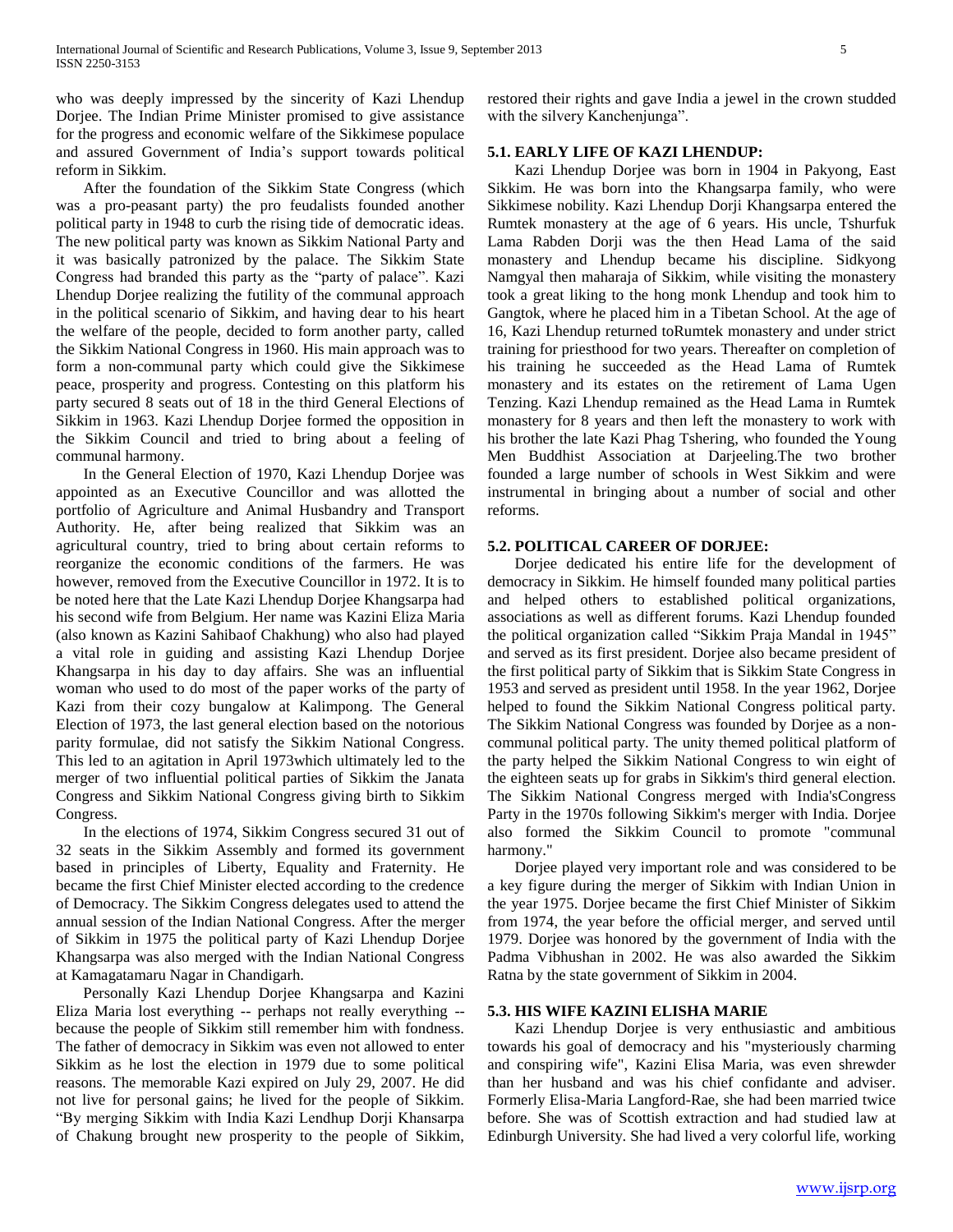as a journalist for a French newspaper and lived for a while in Kemal Atatürk's palace in Turkey. She converted to Buddhism and took Sangharakshita as her teacher. In the years 1920s she had been in Burma where for a while she was a close friend of the author George Orwell.

#### **5.4. DEATH**

 Kazi Lhendup Dorjee died of a heart attack on July 28, 2007 at his home in Kalimpong, North Bengal in the Indian State of West Bengal. Kalimpong is located just across the state border from Sikkim. Dorjee was 102 years old at the time of his death. Though he died of a heart attack, Dorjee had been suffering from liver problems for several years. Dorjee's funeral took place at the Rumtek Monastery in Sikkim on August 3, 2007.

 The current Chief Minister of Sikkim, Pawan Kumar Chamling, called Dorjee a distinguished statesman who helped to motivate Chamling to join Sikkim's democracy movement in 1973. Indian Prime Minister Manmohan Singh released a statement following Dorjee's death saying, ""I am deeply shocked and grieved to learn of the sad demise of Shri Kazi Lhendup Dorjee Khang Serpa, the first Chief Minister of Sikkim. He played a historic role as the architect of Sikkim's accession to the Indian Union and had the distinction of spearheading the State as its first Chief Minister from 1974 to 1979. The pride of place occupied by Sikkim as an important State of our country and its impressive progress in many spheres owe a lot to numerous policies initiated by him. In his unfortunate passing away the country in general and the State of Sikkim in particular has lost a veteran public figure whose many sided contributions to nation building endeared him to the people."

# VII. MAJOR POLITICAL PARTIES OF SIKKIM [PRE-MERGER PERIOD]

#### **6.1. SIKKIM STATE CONGRESS:**

 Sikkim State congress is the first political party of Sikkim. In  $7<sup>th</sup>$  December 1947 the amalgamation of the three petty political organizations; Sikkim Rajya Praja Mandal a political organization was established by the Kazi Lhendup a person with the feeling of service to mankind and social development, at his native place at Chakhung in West Sikkim, Rajya Praja Sammelan and Praja Sudhar Samaj took place. On the very date that is on 7th December 1947 they held a joint meeting at today's Palzor Stadium (then Polo Ground) and decided to form a compact body to combat lawless feudalism. The huge gathering of 7th December 1947 led to the birth of first ever political Party of Sikkim known as Sikkim State Congress. Tashi Tshering also popularly known as Tashi Babu of Gangtok was the elected President of Sikkim State Congress.

 The Sikkim State Congress, or SSC, was an annexationist political party in Sikkim worked closely with the Indian National Congress (INC) to successfully achieve the annexation of the Himalayan kingdom of Sikkim to India. Other parties established by the INC to serve India's interests in its near abroad included the Nepal State Congress Party and the Bhutan State Congress Party.

 The SSC's main constituents were immigrant Nepalese, while its opponent, the Sikkim National Party, had support among the aboriginal Bhutia and Lepcha people. It campaigned to change the election system from a confessional system to a "one man, one vote" system. When that reform happened in 1974, the numerically superior Nepalese made the Congress Sikkim's dominant political party. Some anti-clerical and other modernizing elites within the Bhutia-Lepcha community joined the Sikkim State Congress, because of its desire to abolish landlordism. Kazi Lhendup Dorjee, one of these, was president of the party between 1953 and 1958. Subsequently, SSC merged with Sikkim Janata Party in 1972, forming the Sikkim Janata Congress.The party's principles, ideologies and programs were similar to the Indian National Congress. The major programs of the party among other things were the abolition of landlordism, formation of responsible government and accession of Sikkim to India.

## **6.2. SIKKIM NATIONAL PARTY:**

 The Sikkim national party is another political party formed in 1948. This party was in fact sponsored by the palace to counter the growing influence of the Sikkim state congress. The protection of feudal relations, opposition to accession of Sikkim was the major programs of the party. As per their party manifesto, the accession of Sikkim to India was unacceptable and mentioned following reasons for the same:

- 1. Sikkim has closer affinities with Bhutan and Tibet's traditionally historically culturally;
- 2. Sikkim is not a part of India according to its geography and ethnicity;
- 3. Being a Lamaism, Sikkim is distinct from India.

# **6.3. SIKKIM SWATANTRA DAL:**

 Sikkim Swatantra Dal was a political party in Sikkim was founded in the name of Namgay Tsering but it was actually established and led by and Kazi Lhendup Dorji after resigning from Sikkim State Congress. The latter served as the president of the party. The party was launched ahead of the November 1958 election, formed after a split from the Sikkim State Congress. The party called for the abolition of the communal electoral system. Kazi Lhendup Dorji contested the November 1958 election, but lost his seat. All in all, Swantantra Dal won a single seat in the election (a Bhutia-Lepcha seat). Major programmes of the party was to established responsible government, to established welfare state, and development and equality among three communities.it is an anti-communal party in a greater perspectives.

 Swatantra Dal took part in a conference, together with the Sikkim National Party, Sikkim State Congress and the Scheduled Castes League, held in Melli September 24-25, 1959. The conference demanded a full-fledged responsible government. In May 1960 Kazi Lhendup Dorji founded a new party, the Sikkim National Congress.

# **6.3. SIKKIM NATIONAL CONGRESS:**

 Sikkim National Congress was political party in Sikkim was founded in 1962 through a merger of Swatantra Dal, Rajya Praja Sammelan and dissidents of the then dominant parties, Kazi Lhendup Dorjee was the leader of the Sikkim State Congress and Sikkim National Party. SNC was formed to be a party representing all ethnic groups in Sikkim, as the previously dominating parties de facto were divided on ethnic lines. SNC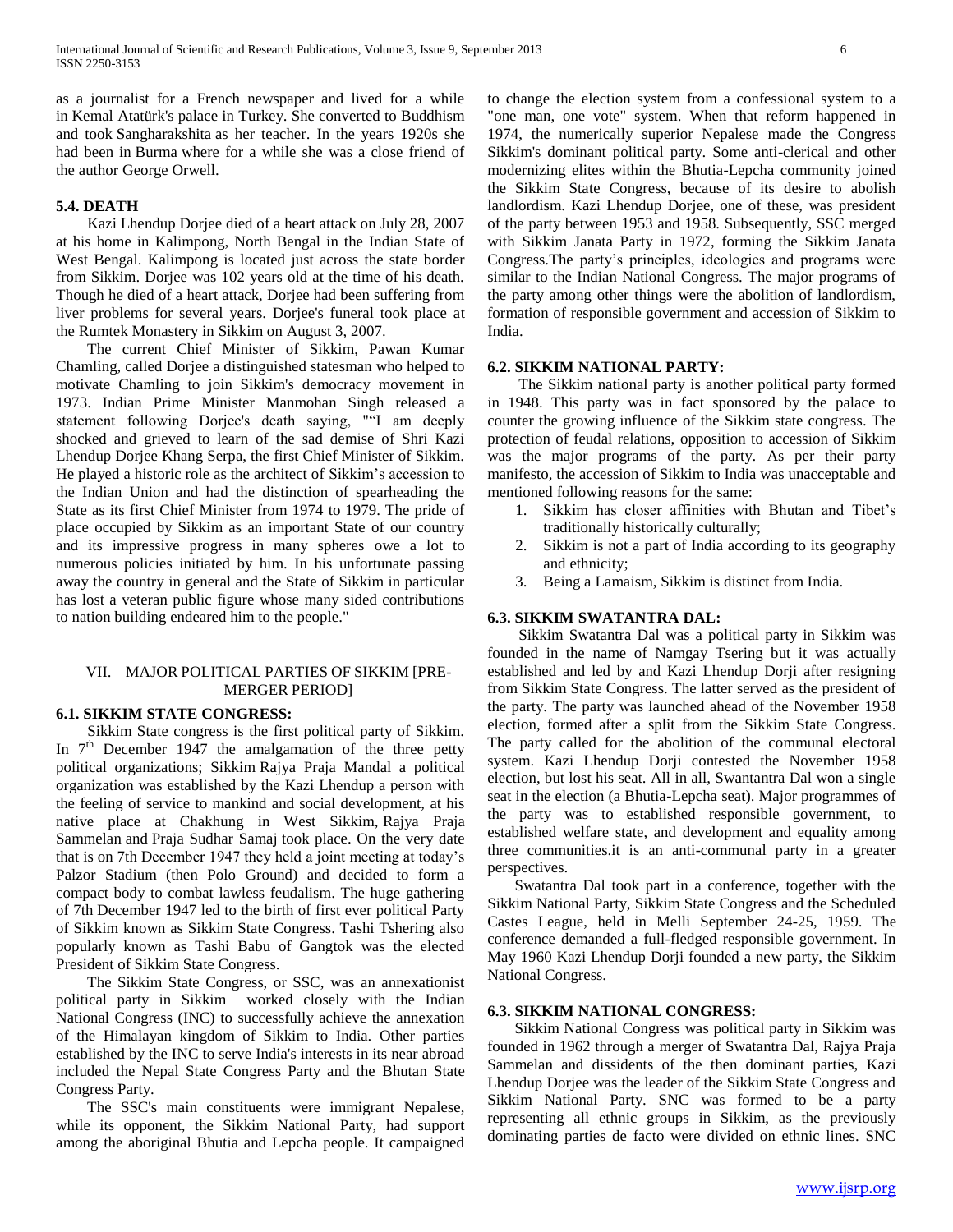opposed monarchy in Sikkim and worked for democratic reforms. In April 1973 Sikkim Janata Congress merged with SNC.

 Major aims and objective of the party was the formation of responsible government, adoption of written constitution, election based on universal adult franchise etc. In 1967 election, the Sikkim National Congress secured eight seats out of eighteen elective seats.

# **6.4. SIKKM JANATA CONGRESS OR SIKKIM CONGRESS:**

 In the year 1972 in the state of Sikkim emerged new political party called Sikkim Janata Congress (SJC) and later it was changed as Sikkim Congress (SC) with merging of two political parties Sikkim Janata Congress and Sikkim National Congress. The party contested the 1974 election and swept 31 seats out of 32. Government was formed under the leadership of Kazi Khendup Dirjee.

 In 1974 the first democratically elected government took office in Sikkim. In the first elections after the fall of the monarchy the party won 31 out of 32 seats. After the merger of Sikkim with India 1975, Dorjee's party merged with the Indian National Congress.

## VIII. MOJOR POLITICAL PARTIES OF SIKKIM; POST MERGER

## **7.1. SIKKIM SANGRAM PARISHED:**

 Nar Bahadur Bhandari founded the Sikkim Janata Parishad in 1977. This party won the state assembly election held in 1979 and he became the chief minister on 18 October 1979. In 1984, he also served briefly as Member of Parliament from Sikkim constituency in the 8th Lok Sabha as an independent candidate. In 1984, Bhandari dissolved the Sikkim Janata Parishad and formed a new party called Sikkim Sangram Parishad. The Sikkim Sangram Parishad Party is a political party emerged in Sikkim after the merger of Sikkim with India in 1975 and is based in the state of Sikkim in India. In 1984, Bhandari dissolved Sikkim Janata Parishad and formed a new party called Sikkim Sangram Parishad. Sikkim Sangram Parishad held on to power in the 198 and 1989 elections. In 1985 party won 31 of the 32 seats in the general elections. In 1989, it swept the elections winning all the seats

 Nar Bahadur Bhandari is a former chief minister and great leader of the party SSP in the state of Sikkim in India who governed the state from 1979 to 1994. He was the founder leader of Sikkim Sangram Parishad party. Nar Bahadur Bhandari was born on 5 October 1940 in Malbasay village, near Soreng, West Sikkim. He completed his BA degree from Darjeeling Government College and worked as a school teacher for some years before joining politics. His wife Dil Kumari Bhandari is a former member of parliament (Lok Sabha) from Sikkim. She is the current president of Bharatiya Gorkha Parisangh, an organization of the Indian Gorkhas.

 In 1994, Bhandari's party Sikkim Sangram Parishad lost the assembly elections to Pawan Kumar Chamling-led Sikkim Democratic Front. Sikkim Sangram Parishad also lost the 1999 assembly election. In the 2004 state assembly elections, Bhandari contested under the Congress party but the party lost the election, winning only one seat. Again in the 2009 assembly elections the Congress party under Bhandari failed to win any seat in the state assembly. But there are cases pending in the Court of Law regarding the conduct of elections. There are charges of elections being rigged.

# **7.2. SIKKIM DEMOCRATIC FRONT:**

 Sikkim Democratic Front is a political party in the north Indian state of Sikkim. The party was founded by Pawan Kumar Chamling in 1993. Main Ideology of the party is Democracy, Secularism, Socialism, welfarism, Rule of Law etc. Policies are democratic-oriented for the welfare of the people from grassroots level. The Party, the Sikkim Democratic Front, firmly upholds the cause of Sikkimese people in their struggle for Democracy and Rule of Law. This party truly stands democratic Principles which always strive to protect and preserve the democratic rights and privileges of the people, It has ruled the state since 1994 with Pawan Kumar Chamling as the chief minister. The party consolidated its position sweeping the 1999 and 2004 state elections. It won 31 of the 32 assembly seats in the 2004 election. In the 2009 assembly election, the party made a clean sweep, winning all 32 seats. It also retained the lone Lok Sabha seat. Aims and objectives of the party are as follows:

- 1. S.D.F. shall bear true faith and allegiance to the sacred Constitution of India as by law established and to the principles of Socialism and Democracy and shall uphold the Sovereignty, Unity and Integrity of the Indian Union.
- 2. It shall fight to uphold the political, social and economic rights and privileges of the people of Sikkim as provided under the Indian Constitution.
- 3. It shall strive hard for the uplift of the socially and economically backward sections of people of Sikkim.
- 4. S.D.F. shall work ceaselessly to promote peace, progress and communal harmony amongst the people of Sikkim and shall make utmost endeavor to promote fraternity, tolerance and harmony with all other communities of our country.
- 5. The Party is committed to save equal opportunity to all Sikkimese people and shall ceaselessly work for the emancipation and uplift of Sikkimese women and other sections of oppressed people.
- 6. The Party shall be ever ready to fight against all forces that threaten to disrupt the unity and integrity of the nation.
- 7. While giving due recognition to the principle of human dignity, this Party shall pledge to fight against all kinds of injustice and inequality perpetrated on ground of caste, creed, color, religion and gender.
- The Party shall especially not yield back from working for the interests and welfare of the backward and depressed communities, constitutional rights of the Scheduled Castes, Scheduled Tribes and Other Backward Classes and security and prosperity of the entire Skkimese people.
- 9. The Party is committed to uphold, preserve and promote the age-old traditions, customs and rich cultural heritage of different ethnic communities of the State who have been living in perfect communal harmony down the ages.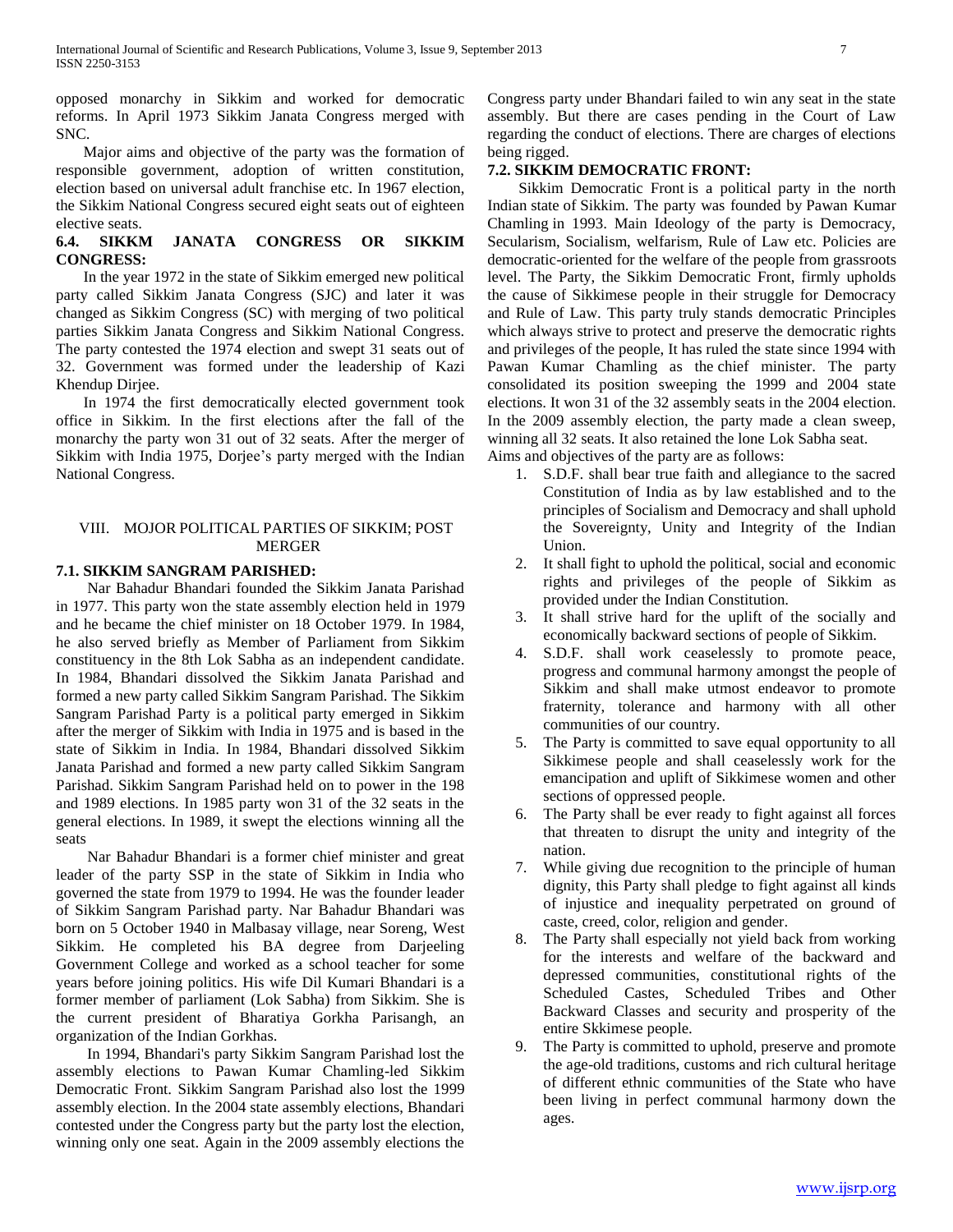- 10. The Party holds enduring faith in the "Son of Sikkim" policy and sincerely safeguards the interests of the Sikkimese people. 11. S.D.F. shall tirelessly wage a struggle against poverty,
- illiteracy and internal backwardness in the State possible means to raise the average conditions of Sikkimese of at levels so as to make them educationally, socially and, above all; economically self-reliant and self-sufficient.and work justly for the poor and depressed people of Sikkim.
- 12. The Party is predetermined to bring upon improvement in the existing situation in Sikkim and will resort to all.

 **7.3.** Other political parties emerged recently in Sikkim are Sikkim Himali Rajya parished (SHRP), Sikkim Gorkha Prajantantric Party (SGPP), Sikkim Jan Ekta Party (SJEP), Sikkim National People's Party (SNPP),

#### **7.4. ELECTION IN SIKKIM AND THE PERFORMANCE OF VARIOUS POLITICAL PARTIES SINCE 1975:**

Election is the heart and soul of the democracy which provides the opportunity to the general masses to choose and elect their representatives according to their choice. Election is the only democratic medium through which peaceful change of government and their policies is significant. During Namgyal Dynasty, Sikkim had limited experience of election. The Royal proclamation of 1953 constituted the Sikkim State Council and made the provision of election to form the council. A council consists of a president 12 elected and 5 nominated members further the members was divided into different caste such as 6 seats was reserved for Lepcha\_Bhutia and 6 seats were reserved for Nepalese.

## **7.4.1. Distribution of seats in election since 1953.**



**7.4.2. PERFORMANCE OF MAJOR POLITICAL PARTIES IN GENERAL ELECTION SINCE 1973: COLUMN: 2. 1973 ELECTION**



#### **COLUMN: 3. 1974 ELECTION GENERAL ELECTION PERFORMANCE BY POLITICAL PARTIES:**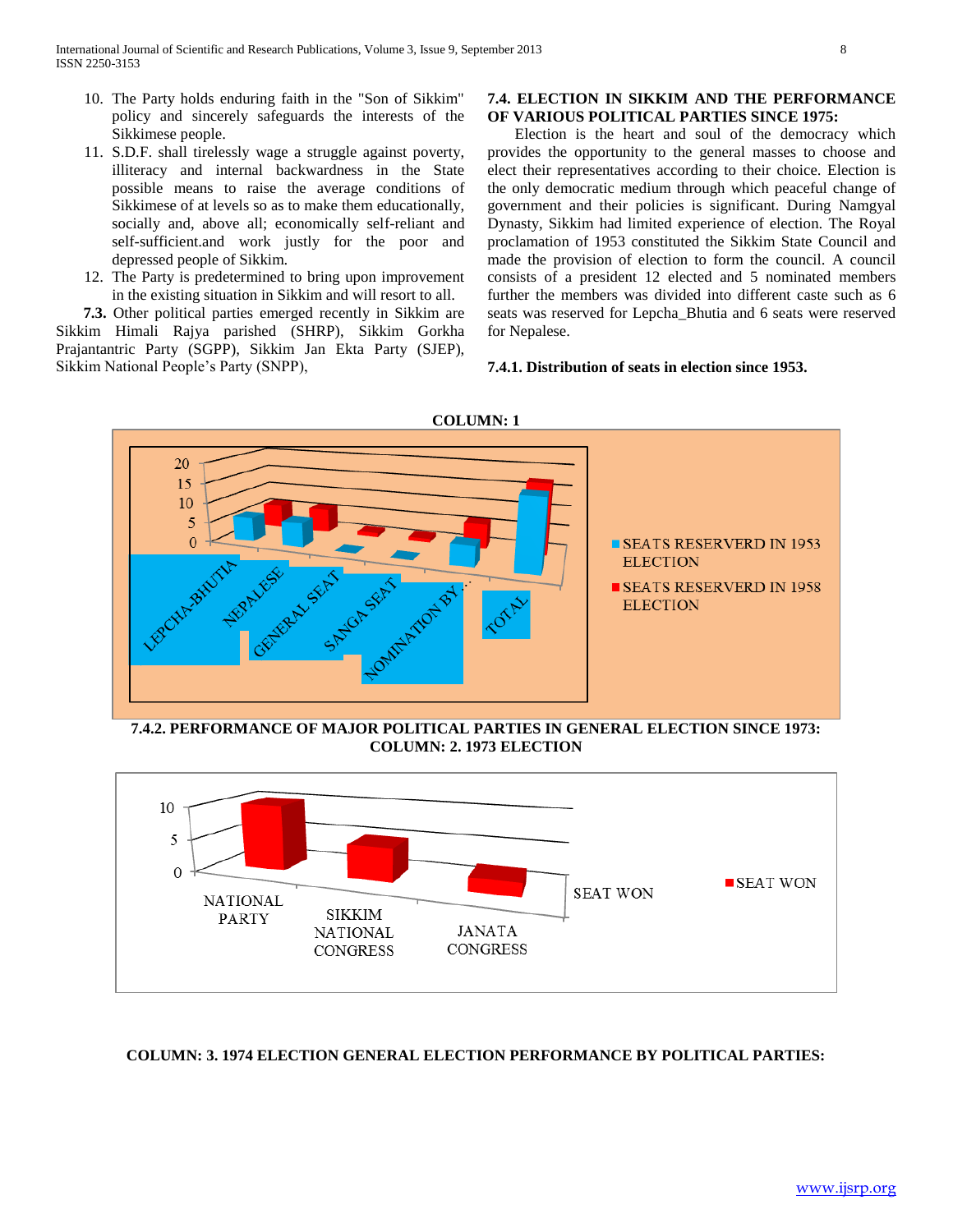

**COLUMN: 4. 1985 ELECTION; PERFORMANCE OF VARIOUS POLITICAL PARTIES:**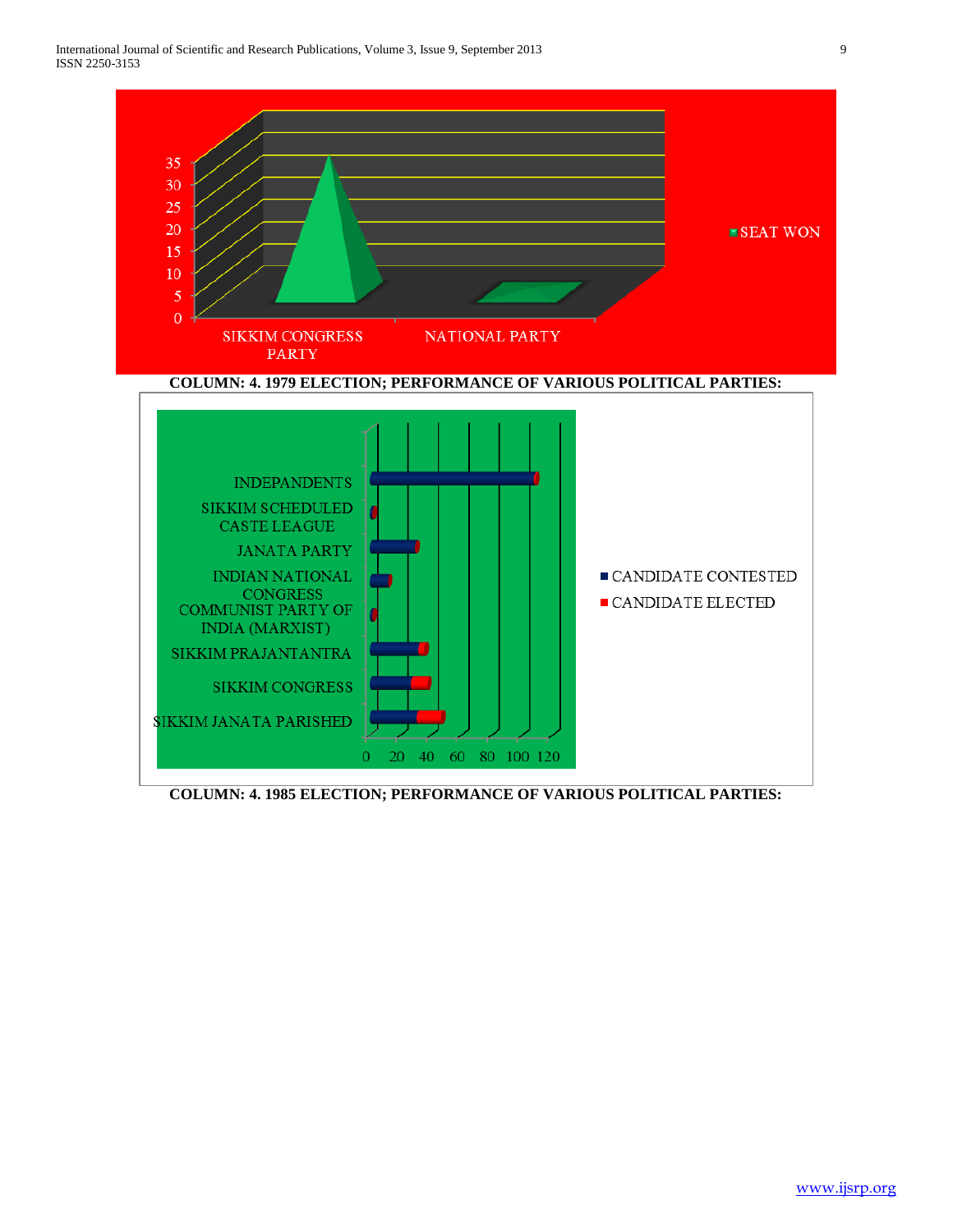

**COLUMN: 4. 1989 ELECTION; PERFORMANCE OF VARIOUS POLITICAL PARTIES**



**COLUMN: 4. 1994 ELECTION; PERFORMANCE OF VARIOUS POLITICAL PARTIES:**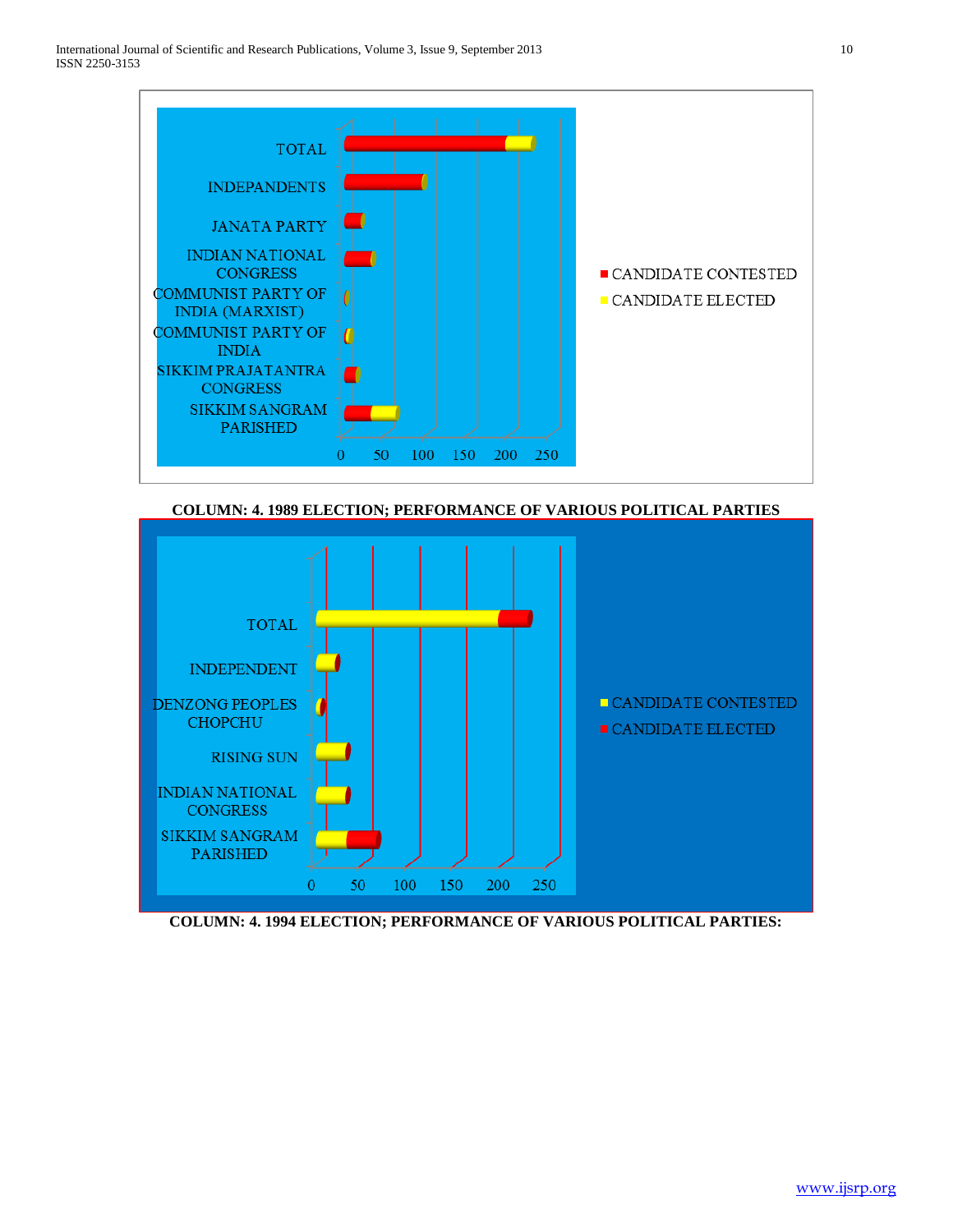

# **COLUMN: 4. 1999 ELECTION; PERFORMANCE OF VARIOUS POLITICAL PARTIES:**



**COLUMN: 4. 2004 GENERAL ELECTION; PERFORMANCE OF VARIOUS POLITICAL PARTIES:**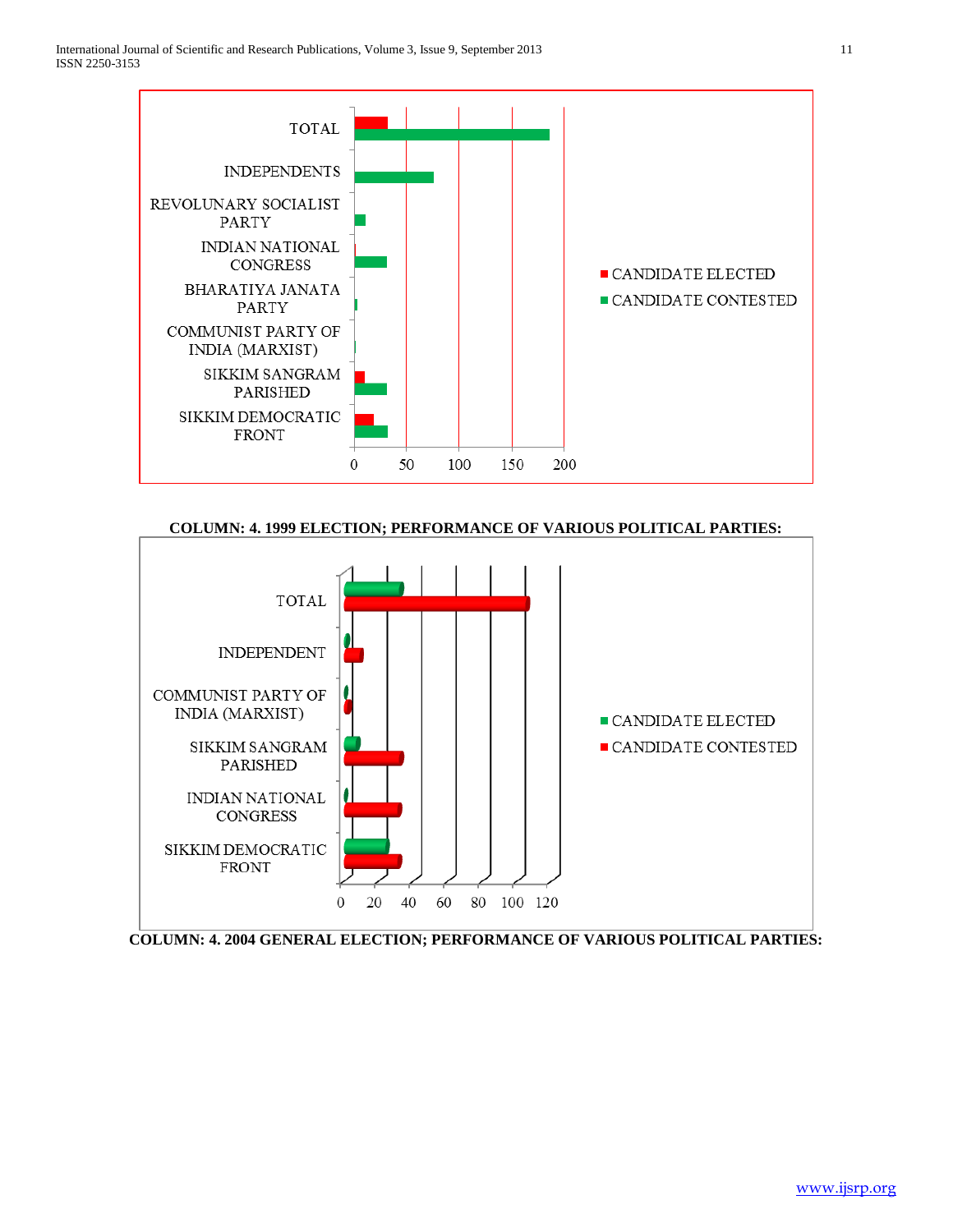

## IX. COLLECTION OF DATA AND METHOD USED

 The paper is highly theoretical in nature and the data has been collected from various primary and secondary sources including Government and Non-Government agencies. The development of the problem for the present study has been traced in the light of theoretical and research background and the following steps of method and procedure adopted in conducting the study.

- 1. Under a broad canvas of survey method of research a questionnaire is made for survey.
- 2. Investigations and interview has been conducted in various governmental and non-governmental institutions to collect data and statistics.
- 3. Meetings and research questionnaires has been conducted with various political parties and their leaders.

4. Data has also been collected from various journals, articles, books, newspaper etc.

#### X. RESULTS AND FINDINGS

 Above study helps to find the political changes in Sikkim from ancient Tribal Dom to Monarchy and monarchy to Democracy. Above study brings the historical outlook of monarchy and their political system. The above research significantly concluded the contribution of the first chief minister of Sikkim Kazi Lhendup Dorjee Khangsherpa in pivotal in forming Democracratic political system in Sikkim. His contribution is honored as **"FATHER OF DEMOCRACY IN SIKKIM".**